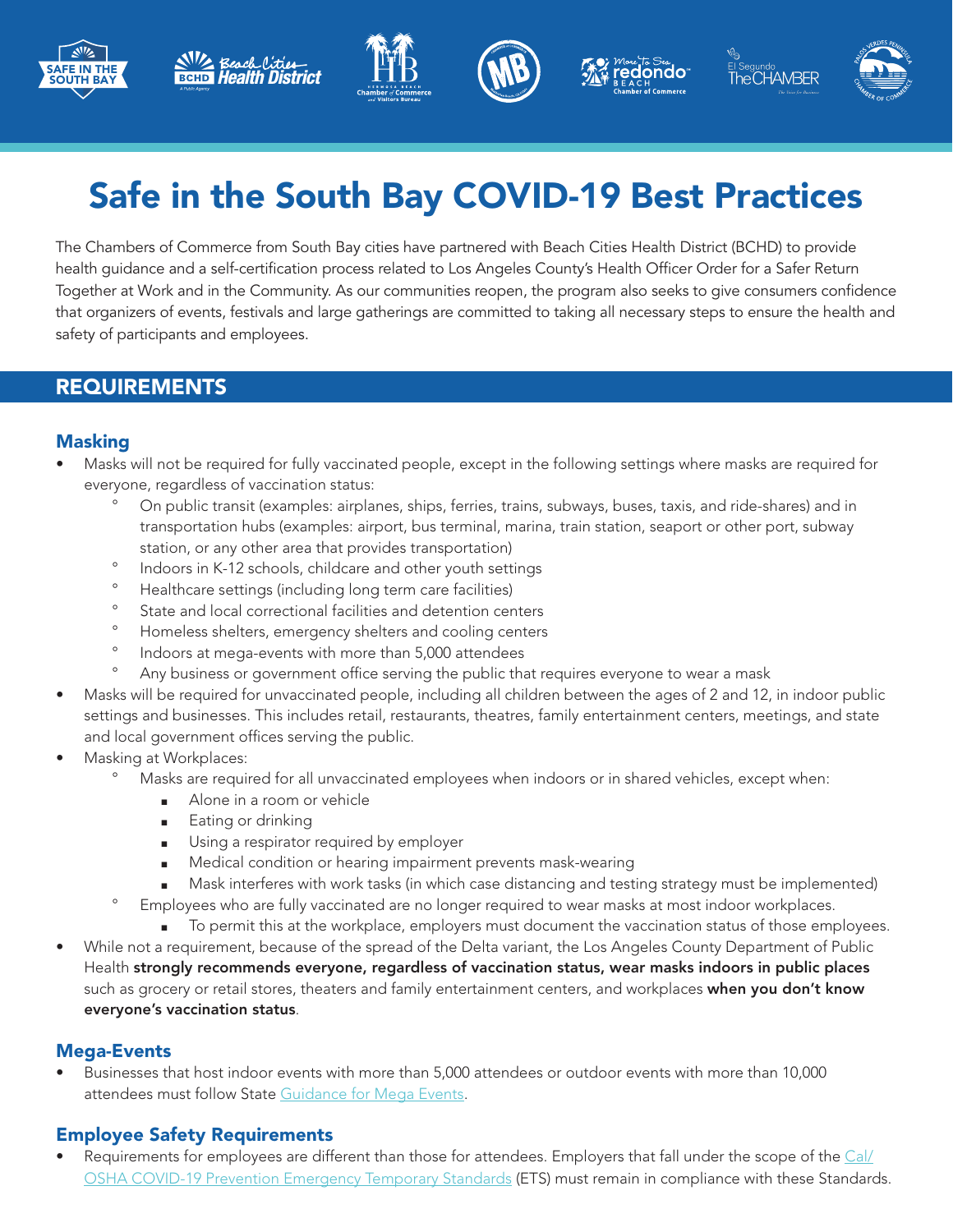











## BEST PRACTICES

Below is a summary of best practices for businesses that host large events and for businesses that serve food and beverages, such as restaurants, bars, breweries, wineries and distilleries, to consider as they transition to full operations. These are recommended for all large events, not just mega-events.

| County of Los Angeles Best Practices to Prevent COVID-19<br><b>Hosting Large Events</b>                                                                                                                                                                                                                                                                                                                                                                                                                                                                                                                                                                                                                                                                                                                                                                                                                                                                                                                                                                                                                                                                                                                                                                                                                                                                                                                         | County of Los Angeles Best Practices to Prevent COVID-19<br><b>Food and Beverage Services</b>                                                                                                                                                                                                                                                                                                                                                                                                                                                                                                                                                                                                                                                                                                                                                                                                                                                                                                             |  |  |  |  |
|-----------------------------------------------------------------------------------------------------------------------------------------------------------------------------------------------------------------------------------------------------------------------------------------------------------------------------------------------------------------------------------------------------------------------------------------------------------------------------------------------------------------------------------------------------------------------------------------------------------------------------------------------------------------------------------------------------------------------------------------------------------------------------------------------------------------------------------------------------------------------------------------------------------------------------------------------------------------------------------------------------------------------------------------------------------------------------------------------------------------------------------------------------------------------------------------------------------------------------------------------------------------------------------------------------------------------------------------------------------------------------------------------------------------|-----------------------------------------------------------------------------------------------------------------------------------------------------------------------------------------------------------------------------------------------------------------------------------------------------------------------------------------------------------------------------------------------------------------------------------------------------------------------------------------------------------------------------------------------------------------------------------------------------------------------------------------------------------------------------------------------------------------------------------------------------------------------------------------------------------------------------------------------------------------------------------------------------------------------------------------------------------------------------------------------------------|--|--|--|--|
| <b>Masks</b>                                                                                                                                                                                                                                                                                                                                                                                                                                                                                                                                                                                                                                                                                                                                                                                                                                                                                                                                                                                                                                                                                                                                                                                                                                                                                                                                                                                                    |                                                                                                                                                                                                                                                                                                                                                                                                                                                                                                                                                                                                                                                                                                                                                                                                                                                                                                                                                                                                           |  |  |  |  |
| For indoor events where vaccination status cannot be verified,<br>require attendees to bring and wear masks, regardless of<br>vaccination status, except while eating and drinking in<br>designated areas.<br>For outdoor events with more than 200 people, unvaccinated<br>$\bullet$<br>attendees should wear masks if they are less than six feet away<br>from others. At outdoor events that are over 1,000 people, if<br>vaccination verification is not possible, all attendees should<br>wear face masks.<br>Make masks available for those who arrive without them.<br>Employees who work in a setting where they are in close<br>$\bullet$<br>contact with other people who may not be fully vaccinated<br>should be provided a higher level of protection, such as<br>wearing two masks ("double-masking") or a respirator (e.g.,<br>KN95 or N95). This is particularly important if the employee is<br>not fully vaccinated and is in an indoor or crowded outdoor<br>setting.<br>Performers or presenters who are not vaccinated should wear<br>face masks as much as possible. For ongoing productions, test<br>unvaccinated performers and any crew working closely with<br>others at least once before the production and then two times<br>per week for the duration of the production. See screening<br>testing quidance for more details.<br>See State Guidance for the Use of Face Coverings. | $\bullet$<br>Unless you are able to verify the vaccination status of<br>customers, have customers bring and wear masks when they<br>are indoors, regardless of vaccination status.<br>Masks should be worn except when customers are eating and<br>$\bullet$<br>drinking.<br>$\bullet$<br>Make masks available for those who arrive without them.<br>Employees who work in a setting where they are in close<br>$\bullet$<br>contact with other people who may not be fully vaccinated<br>should be provided a higher level of protection, such as<br>wearing two masks ("double-masking") or a respirator (e.g.,<br>KN95 or N95). This is particularly important if the employee is<br>not fully vaccinated and is in an indoor or crowded outdoor<br>setting.<br>Consider requiring staff to also wear eye protection in<br>$\bullet$<br>addition to a respirator if they are not fully vaccinated and<br>have frequent close contact with others. See State Guidance<br>for the Use of Face Coverings. |  |  |  |  |
|                                                                                                                                                                                                                                                                                                                                                                                                                                                                                                                                                                                                                                                                                                                                                                                                                                                                                                                                                                                                                                                                                                                                                                                                                                                                                                                                                                                                                 | <b>Screening Attendees</b>                                                                                                                                                                                                                                                                                                                                                                                                                                                                                                                                                                                                                                                                                                                                                                                                                                                                                                                                                                                |  |  |  |  |
| Screen guests, staff, performers and crew for symptoms<br>before they attend the event and ask them not to attend if<br>they have symptoms of COVID-19 or if they are under isolation<br>or quarantine orders.<br>Consider requiring all guests to attest that they are either<br>fully vaccinated against COVID-19 or will have had a negative<br>COVID-19 test within 72 hours of attending your event.                                                                                                                                                                                                                                                                                                                                                                                                                                                                                                                                                                                                                                                                                                                                                                                                                                                                                                                                                                                                       | Post signage to remind everyone who enters your establish-<br>ment that they should NOT enter if they have symptoms of<br>COVID-19 or if they are under isolation or quarantine orders.                                                                                                                                                                                                                                                                                                                                                                                                                                                                                                                                                                                                                                                                                                                                                                                                                   |  |  |  |  |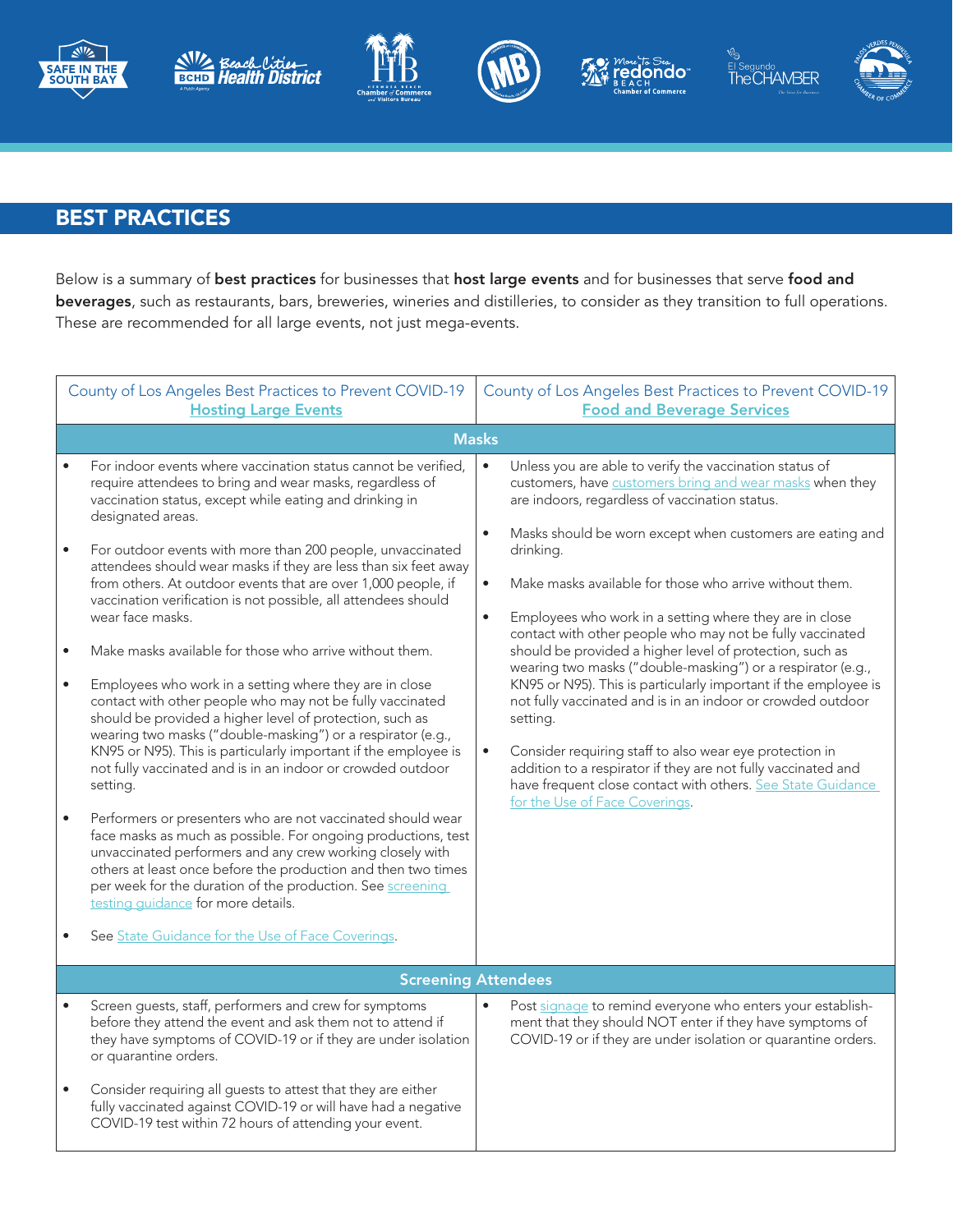











|                        | <b>Reducing Crowds (especially indoors)</b>                                                                                                                                                                                                                                                                                                                                                                                                                                                                                                                                                                                                                                                                             |                                                                                                                                                                                                                                                                                                                                                                                                                                                                                                                                                                                        |  |  |  |
|------------------------|-------------------------------------------------------------------------------------------------------------------------------------------------------------------------------------------------------------------------------------------------------------------------------------------------------------------------------------------------------------------------------------------------------------------------------------------------------------------------------------------------------------------------------------------------------------------------------------------------------------------------------------------------------------------------------------------------------------------------|----------------------------------------------------------------------------------------------------------------------------------------------------------------------------------------------------------------------------------------------------------------------------------------------------------------------------------------------------------------------------------------------------------------------------------------------------------------------------------------------------------------------------------------------------------------------------------------|--|--|--|
| $\bullet$<br>$\bullet$ | Establish procedures to prevent crowding among persons<br>waiting to enter or exit an event.<br>If there will be a presentation or performance, maintain a<br>6-foot distance from performers and audience members<br>unless there is verification that everyone is fully vaccinated.<br>Place any unvaccinated performers that sing, yell or play wind<br>and brass instruments at least 6 feet away from others.<br>Follow DPH Food and Beverage Service recommendations if<br>you serve refreshments at your event. Dining outdoors is best.<br>If indoors, it is recommended that you have a separate area<br>in your venue for drinking and dining to minimize mixing of<br>people who are not wearing face masks. | If possible, maintain or expand your outdoor dining capacity<br>to enable more customers to eat outside where ventilation is<br>better.<br>Indoors, limit your occupancy by arranging tables to maintain<br>$\bullet$<br>a 6-foot physical distance between tables.<br>Control access to self-service areas, such as buffets, salad<br>$\bullet$<br>bars, and beverage service stations so as to avoid customers<br>congregating; place servers when possible, to eliminate<br>customer use of common utensils and dispensers.                                                         |  |  |  |
|                        | Handwashing                                                                                                                                                                                                                                                                                                                                                                                                                                                                                                                                                                                                                                                                                                             |                                                                                                                                                                                                                                                                                                                                                                                                                                                                                                                                                                                        |  |  |  |
| $\bullet$              | Place handwashing stations or hand sanitizer at entry and<br>outside communal bathrooms with signage promoting use.<br>Encourage frequent handwashing.                                                                                                                                                                                                                                                                                                                                                                                                                                                                                                                                                                  | Place signs at handwashing sinks inside restroom facilities<br>٠<br>reminding patrons to wash their hands. Food employees are<br>required to wash their hands as outlined in the CRFC.<br>Continue to encourage frequent handwashing by employees.<br>$\bullet$<br>Continue to offer hand sanitizer at entry of facility with signage<br>$\bullet$<br>promoting use.                                                                                                                                                                                                                   |  |  |  |
|                        |                                                                                                                                                                                                                                                                                                                                                                                                                                                                                                                                                                                                                                                                                                                         | <b>Ventilation</b>                                                                                                                                                                                                                                                                                                                                                                                                                                                                                                                                                                     |  |  |  |
| $\bullet$              | If your event is held indoors, make sure your building's HVAC<br>system is in good, working order.                                                                                                                                                                                                                                                                                                                                                                                                                                                                                                                                                                                                                      | Continue to maintain your building's HVAC system in good,<br>$\bullet$<br>working order.                                                                                                                                                                                                                                                                                                                                                                                                                                                                                               |  |  |  |
| $\bullet$<br>$\bullet$ | Maximize ventilation. Options include installing portable<br>high-efficiency air cleaners, upgrading the building's air filters<br>to the highest efficiency possible, and making other<br>modifications to increase the quantity of outside air and<br>ventilation in all working areas.<br>When weather and working conditions allow, increase fresh<br>outdoor air by opening windows and doors. Consider using<br>fans to increase the effectiveness of open windows - position<br>window fans to blow air outward, not inward.                                                                                                                                                                                     | Consider installing portable high-efficiency air cleaners,<br>$\bullet$<br>upgrading the building's air filters to the highest efficiency<br>possible, and making other modifications to increase the<br>quantity of outside air and ventilation in all working areas.<br>When weather and working conditions allow, increase fresh<br>$\bullet$<br>outdoor air by opening windows and doors. Consider using<br>fans to increase the effectiveness of open windows - position<br>window fans to blow air outward, not inward.<br>Decrease occupancy in areas where outdoor ventilation |  |  |  |
|                        |                                                                                                                                                                                                                                                                                                                                                                                                                                                                                                                                                                                                                                                                                                                         | cannot be increased.                                                                                                                                                                                                                                                                                                                                                                                                                                                                                                                                                                   |  |  |  |
|                        | Decrease occupancy in areas where outdoor ventilation<br>cannot be increased. Consider use of carbon dioxide monitors<br>to monitor the effectiveness of your ventilation in more<br>densely occupied indoor spaces.<br>See State Interim guidance for Ventilation, Filtration, and Air<br><b>Quality in Indoor Environments.</b>                                                                                                                                                                                                                                                                                                                                                                                       | $\bullet$<br>Keep your background music volume low so that customers<br>and employees do not have to talk loudly to be heard.<br>See State Interim guidance for Ventilation, Filtration, and Air<br>$\bullet$<br><b>Quality in Indoor Environments.</b>                                                                                                                                                                                                                                                                                                                                |  |  |  |
|                        |                                                                                                                                                                                                                                                                                                                                                                                                                                                                                                                                                                                                                                                                                                                         |                                                                                                                                                                                                                                                                                                                                                                                                                                                                                                                                                                                        |  |  |  |